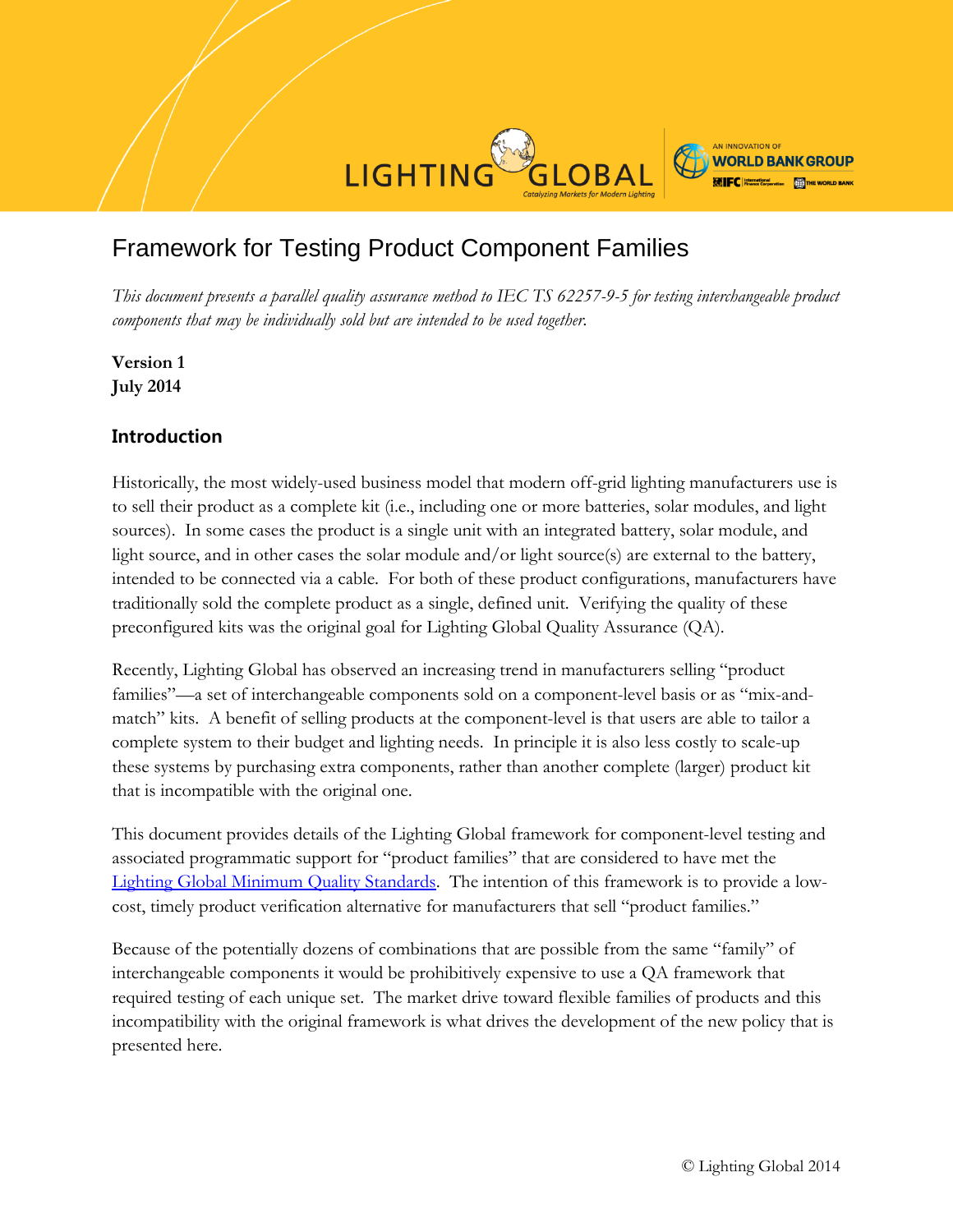### **Product Family Testing Framework**

The following is a set of testing rules for "product families":

## **Product Family Testing Rules:**

- 1. **Interchangeability:** Product family testing is intended for products that are sold as individual components or as "mix-and-match" kits in which some or all of the components within the product family may be used interchangeably.
- 2. **Random Sampling:** All tested components must be randomly-selected according to the guidelines in IEC TS 62257-9-5, and all tests will use a sample size of 6.
- 3. **System-level Testing:** At least one fully-configured system "kit" must be tested according to the Quality Test Method. The organization seeking testing may recommend the arrangement of components to have tested as a complete kit, but if there is public advertising of any specific kits, one of those advertised kits must be selected for testing. It is allowed, of course, to select more than one complete kit to have tested, if desired. Though the organization may recommend a kit for testing, Lighting Global has the discretion to select which kit combination(s) will be tested and may require testing more than one kit.
- 4. **Coverage:** At least half (rounding down) of the models of each product component (PV module, battery/control unit, light point, etc.) must be tested. Lighting Global has the discretion to test more than half if deemed necessary.
	- a. The smallest/dimmest and largest/brightest models the test lab is capable of testing must be tested, at a minimum.
	- b. The other model(s) will be selected by Lighting Global.
- 5. **Test Plans:** Lighting Global will develop a custom test plan for each product family. The timeline and pricing of testing will be based on this custom test plan and be agreed upon in advance of testing.

Component-level testing may take place according to Rule 4. The Lighting Global Quality Test Method in IEC TS 62257-9-5 provides a framework for rigorously testing various product components:

- **Battery/energy storage characteristics**
	- o Battery capacity
	- o Appropriate charge control\*
- **Photometric characteristics**
	- o Light intensity\*
	- o Light distribution\*
- **Lumen maintenance**
- **Photovoltaic module performance**
- **Durability, usability, and safety**
	- o IP class estimate
	- o Drop, switch/connector, gooseneck, and strain relief tests
- **Electrical quality inspection**

Of the tests listed above, only the three tests with an asterisk (\*) currently require system-level information or other system components to carry out the test. Table 1 provides an explanation of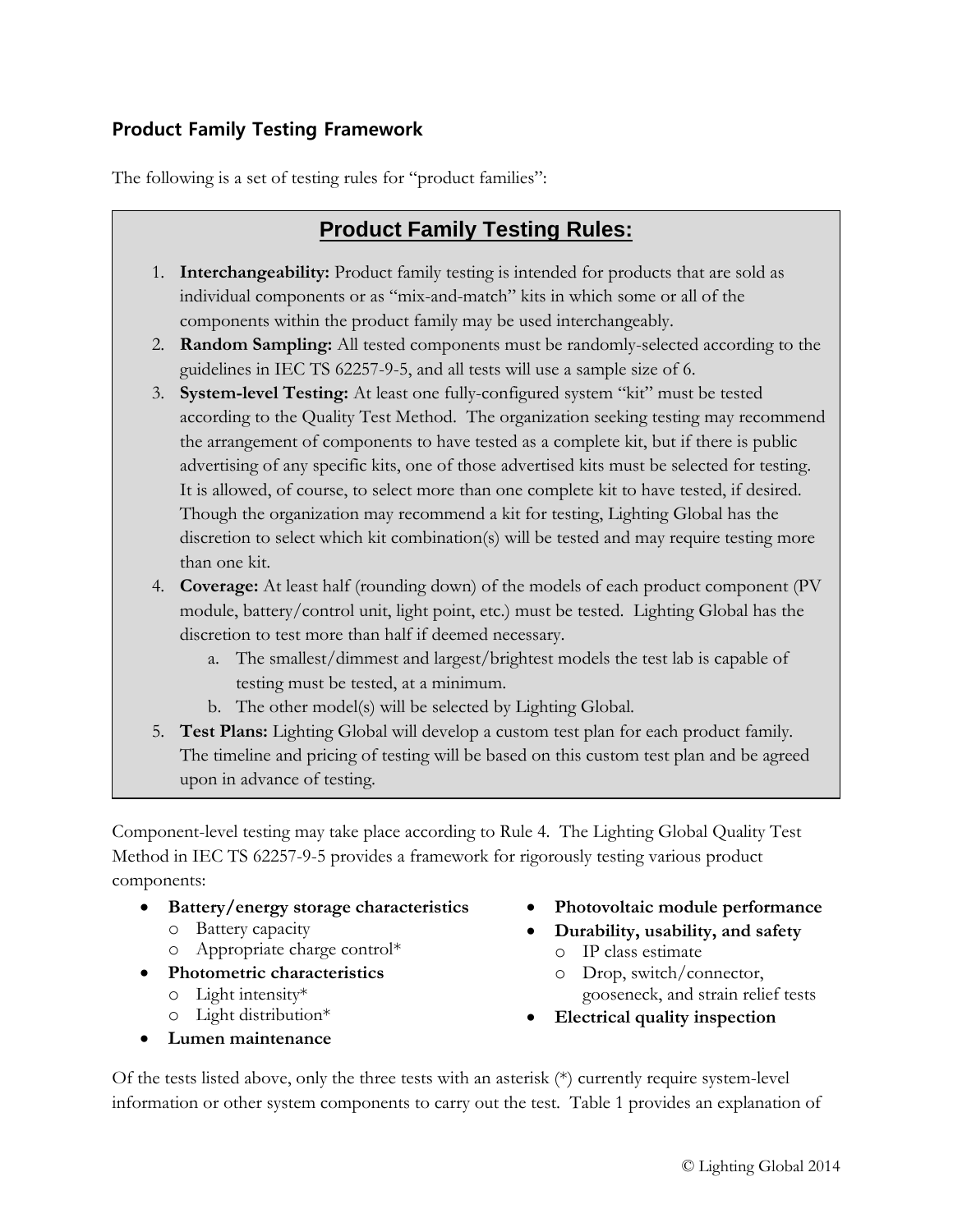how this framework for testing "product families" will be implemented in the case of tests that normally require system-level information to carry out:

|                                                                                                                                    | <b>Information or Other</b>                                                                                                                                                                |                                                                                                                                                                                                                                                                                                                                                                                                                                                                                                                          |
|------------------------------------------------------------------------------------------------------------------------------------|--------------------------------------------------------------------------------------------------------------------------------------------------------------------------------------------|--------------------------------------------------------------------------------------------------------------------------------------------------------------------------------------------------------------------------------------------------------------------------------------------------------------------------------------------------------------------------------------------------------------------------------------------------------------------------------------------------------------------------|
| Test                                                                                                                               | Component(s) Required by                                                                                                                                                                   | <b>Test Plan for Component-Level Test</b>                                                                                                                                                                                                                                                                                                                                                                                                                                                                                |
|                                                                                                                                    | IEC TS 62257-9-5                                                                                                                                                                           |                                                                                                                                                                                                                                                                                                                                                                                                                                                                                                                          |
| Appropriate<br>charge control                                                                                                      | Load and charging system<br>information is required. For<br>NiMH batteries in particular,<br>charging system information<br>is required to check for<br>passive overvoltage<br>protection. | 1. Verify appropriate charge control<br>protection in the tested kit(s) with $n = 6$ .<br>2. Verify overvoltage protection for family<br>using a) the smallest battery and largest<br>charging source (with $n = 3$ ) and b) the<br>largest battery and smallest charging<br>source (with $n = 3$ ).<br>3. Verify deep discharge protection for<br>family using a) the smallest battery and<br>largest light load (with $n = 3$ ) and b) the<br>largest battery and smallest light load<br>(with $n = 3$ ). <sup>1</sup> |
| Light intensity                                                                                                                    | The light source is driven at<br>the voltage corresponding to<br>the average light output over<br>the full-battery run time.                                                               | Drive the light load at the voltage<br>corresponding to the average light output<br>over the full-battery run time for the tested<br>kit(s) with $n = 6$ . If more than one kit is<br>tested, the average of the voltages obtained<br>during the full-battery run time test will be<br>used.                                                                                                                                                                                                                             |
| Light distribution                                                                                                                 | The light source is driven at<br>the average voltage through<br>the full-battery run time.                                                                                                 | Not required.                                                                                                                                                                                                                                                                                                                                                                                                                                                                                                            |
| <sup>1</sup> The scenarios (a and b) outlined in steps 2 and 3 are subject to safety constraints that are required to be published |                                                                                                                                                                                            |                                                                                                                                                                                                                                                                                                                                                                                                                                                                                                                          |
| by the manufacturer for the component family (e.g., "With battery X, only connect up to Y watts of PV module").                    |                                                                                                                                                                                            |                                                                                                                                                                                                                                                                                                                                                                                                                                                                                                                          |
| Lighting Global will determine if the published safety constraints are adequate.                                                   |                                                                                                                                                                                            |                                                                                                                                                                                                                                                                                                                                                                                                                                                                                                                          |

**Table 1** List of tests that require system-level information to carry out according to the methods in IEC TS 62257-9-5 and how the testing will be conducted on a component-level basis.

The other testing in the bulleted list above will be conducted as normal (i.e., according to the IEC TS 62257-9-5 QTM methods) on each component tested, as applicable to the component itself. For all component-level and kit-level tests performed on the "product family", a measurement tolerance of 15% will be allowable for truth-in-advertising judgments (i.e., the average measured

## value across all samples can be up to 15% lower than the advertised value).

### **Product Family Program Support Framework**

The Lighting Global Quality Assurance team will support quality-verified "product families" according to the following guidelines: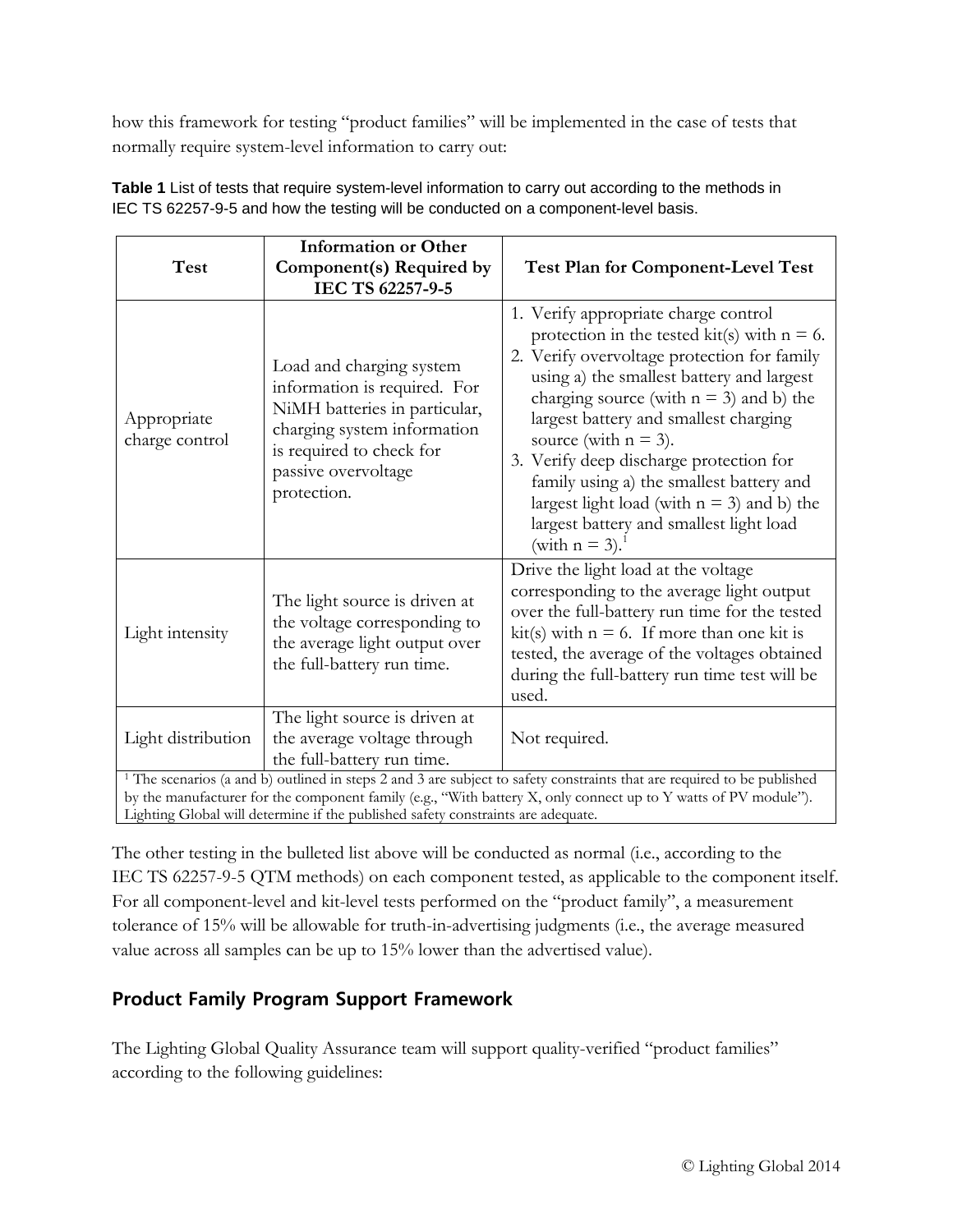#### **Lighting Global Program Support Guidelines:**

- 1. **Standards:** All complete kits that are tested according to the Quality Test Method must meet the Lighting Global Minimum Quality Standards. Additionally, all individuallytested components must meet the applicable Lighting Global Minimum Quality Standards. If any kits or components fail to meet the Minimum Quality Standards, retesting or other measures may be required for the product family to pass at the discretion of Lighting Global.
- 2. **Market Check Testing:** All components and complete kits, whether initially tested or not, are subject to market check testing. If any component or configuration fails a market check test, the status of all product configurations that utilize that component or which relied on results associated with the failed configuration may be revoked as described in the [Market Check Test Policy.](http://www.lightingglobal.org/activities/qa/testmethods/)
- 3. **Communicating Quality:** Test results for product families with verified quality will be available on the Lighting Global Products web page in a "Spec Book" that includes test results that apply to the family of products (see below for details on the Spec Book contents). Additionally, each fully tested system configuration will be included in a separate, stand-alone Standardized Specification Sheet (SSS) along with the current ones.

#### **Spec Books:**

For "product families" that meet the Minimum Quality Standards—both kits and components—a "Spec Book" will be generated that provides information about all of the configurations within the family and the associated components. In addition, each fully-tested kit will receive a separate Standardized Specification Sheet (SSS). Both the Spec Book and the individual product SSS will be listed on the Lighting Global website (see<http://www.lightingglobal.org/products/> for examples of standard SSS). The Spec Book will contain the following (in order):

- 1. A title page indicating the manufacturer name, name of the "product family," and the expiration date of the test results.
- 2. One or more system-level SSS (based on how many complete kits are tested) with a clear disclaimer indicating that other system configurations (i.e., kits) will perform differently.
- 3. A component-level SSS page indicating the component type, component name or model number, component rating, and measured performance. For components that did not undergo testing, they will be clearly labeled as not being quality-tested, but text on the page will state that based on the verified quality of the other tested components in the family, the components that did not undergo testing are considered to be quality-verified as well.

An example Spec Book is provided below.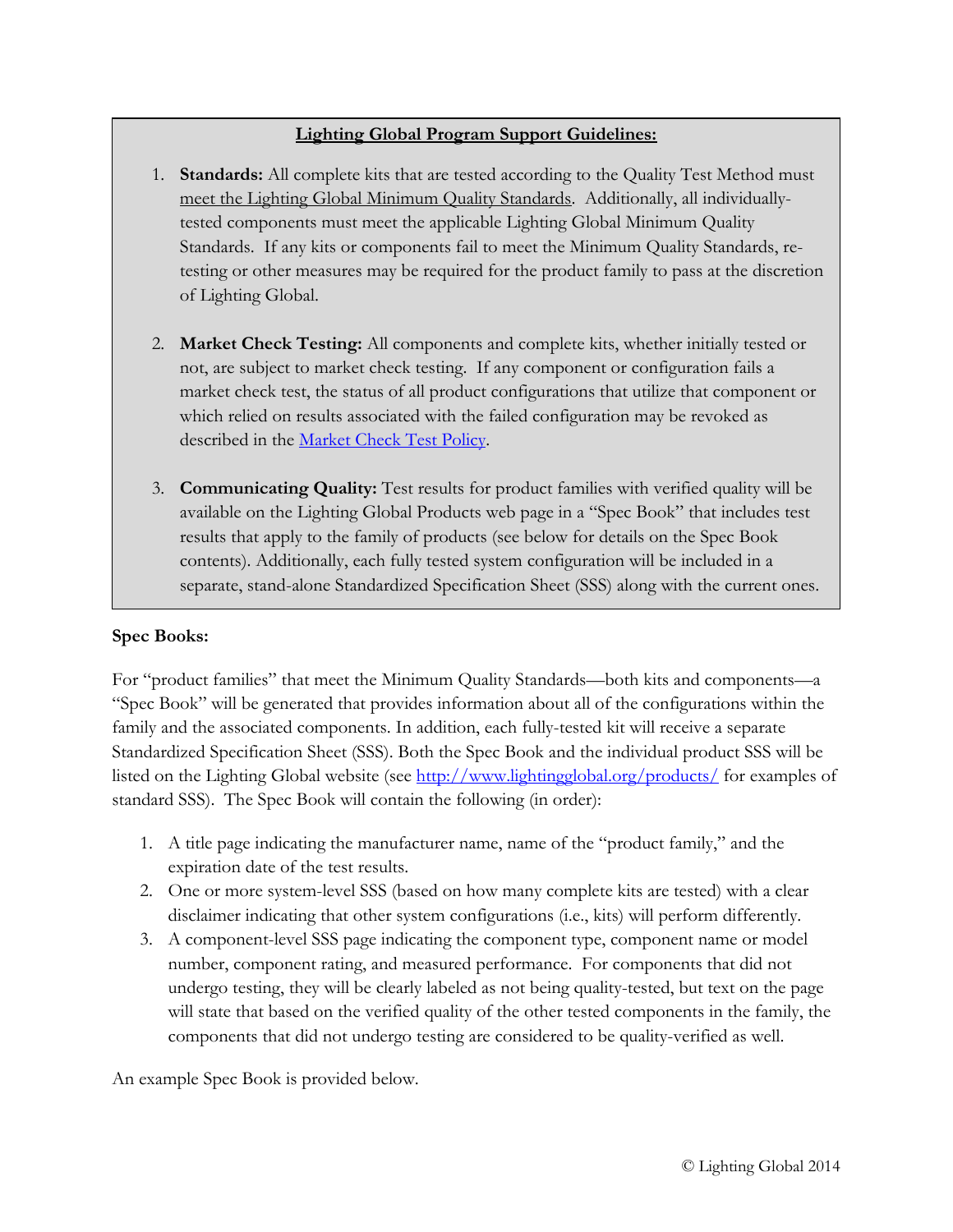# Lighting Global Standardized Specifications Book

|                                                                       | <b>Manufacturer:</b> Sunshine Co., Ltd. |
|-----------------------------------------------------------------------|-----------------------------------------|
| <b>Component Family Name:</b> Sunshine Plug-N-Play                    |                                         |
| <b>Date of Standardized</b><br><b>Specifications Book Expiration:</b> | <b>July 2016</b>                        |

This Lighting Global Standardized Specifications Book contains at least two distinct Standardized Specifications Sheets: 1) **One or more system-level Standardized Specifications Sheets** based on Lighting Global Quality Test Method results for complete system(s) defined using components in the component family, and 2) **A component-level Standardized Specifications Sheet** listing the available components in the component family by component type, each individual component's performance rating, and performance results for each component tested according to the Quality Test Method (QTM) in IEC 62257-9-5.

**NOTICE:** Other kits developed using components from the component family will perform differently than the kit(s) shown in the system-level SSS.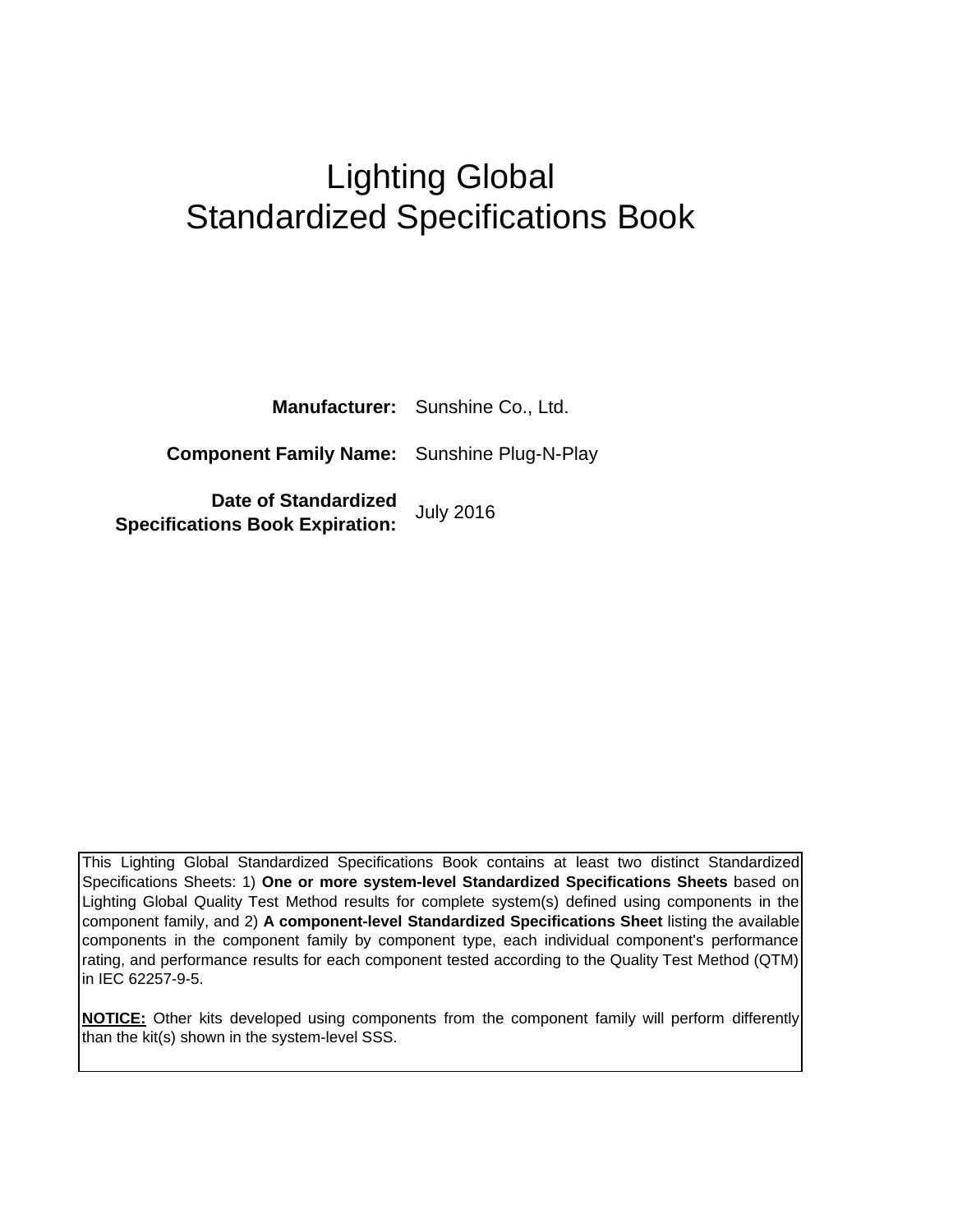

# **Warranty Information**

All parts are protected from manufacturing defect or failure under normal use for a period of one year.

| <b>Performance Details</b>                                |                              |                 |
|-----------------------------------------------------------|------------------------------|-----------------|
|                                                           | <b>Brightness Setting***</b> |                 |
| <b>Performance Measure</b>                                | <b>Both High</b>             | <b>Both Low</b> |
| Full battery run time* (hours)                            |                              | 12              |
| Run time per day of solar charging* (hours)               |                              | ห               |
| Total light output (lumens)                               | 60                           | 40              |
| Total area with illumination > 25 lux** (m <sup>2</sup> ) | 0.4                          | 0.25            |
| Total lighting service (lumen-hours / solar-day)          | 240                          | 240             |

\* Run time estimates do not account for mobile phone charging or other auxiliary loads; the run time is defined as the time until the output is 70% of the initial, stabilized output.

\*\* Total area with illumination > 25 lux is determined by the maximum area with adequate illumination at a 0.75 m distance and at the distance from which the product would normally provide task lighting service.

\*\*\* Additional brightness settings (not tested):

| <b>Lighting Details</b>     |                                                 |
|-----------------------------|-------------------------------------------------|
| Lamp type                   | <b>LED</b>                                      |
| Description of light points | Both light points contain 10 LEDs.              |
| Colour characteristics      | <b>CRI 85</b>                                   |
|                             | CCT "Cool" (5000-7000 K)                        |
| Distribution type           | Wide                                            |
| Lumen maintenance           | 195% of the original output remains after 2,000 |
|                             | hours run time                                  |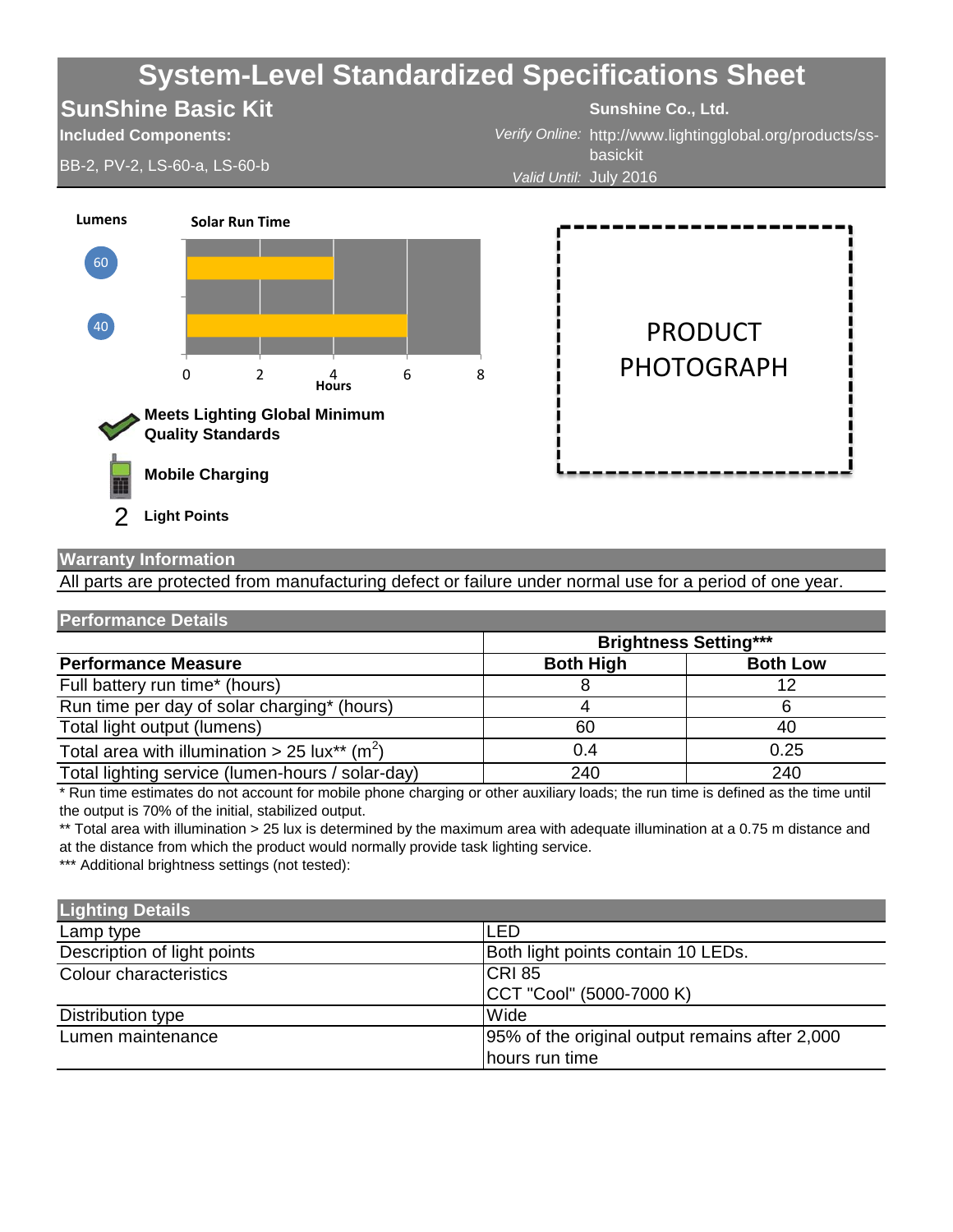| <b>Special Features</b>     |                                        |
|-----------------------------|----------------------------------------|
| Mobile charging             | Includes 5 mobile phone adapter "tips" |
| Battery/control box housing | <b>ABS</b> body                        |

| <b>Durability</b>                  |                                                                                                       |
|------------------------------------|-------------------------------------------------------------------------------------------------------|
| Overall durability and workmanship | Pass                                                                                                  |
| Durability tests passed            | Drop test, switch and connector cycling, strain<br>relief test, physical ingress protection test, and |
|                                    | protection from occassional rain                                                                      |

| <b>Solar Details</b>   |                         |
|------------------------|-------------------------|
| PV module type         | Polycrystalline silicon |
| PV maximum power point | watts                   |

| <b>Battery Details</b>                 |                                      |
|----------------------------------------|--------------------------------------|
| <b>Battery replaceability</b>          | Easily replaceable with common tools |
| Battery chemistry                      | Lithium iron phosphate               |
| Battery package type                   | $2x$ 1865 package                    |
| Battery capacity                       | 2000 mAh                             |
| Battery nominal voltage                | 3.2V                                 |
| Appropriate battery protection circuit | Pass                                 |

| Marks and Certifications     |               |  |
|------------------------------|---------------|--|
| <b>Factory certification</b> | ISO 9001:2008 |  |
| Safety certification         | י טע          |  |
| Other certification          | CЕ            |  |

| <b>Product Details</b>    |                                     |
|---------------------------|-------------------------------------|
| Manufacturer name         | Sunshine Co., Ltd.                  |
| Product name              | SunShine Basic Kit                  |
| Product model / ID number | ISS-BK1                             |
| Contact information       | sunny-info@sunshine.com             |
| Website                   | www.sunshine.com/sunshine-basic-kit |

| <b>SSS Information</b>                      |                  |
|---------------------------------------------|------------------|
| Specs sheet expiration date                 | <b>July 2016</b> |
| Minimum Quality Standards Framework Version | 2014             |
| <b>Revision</b>                             | 2014.04          |